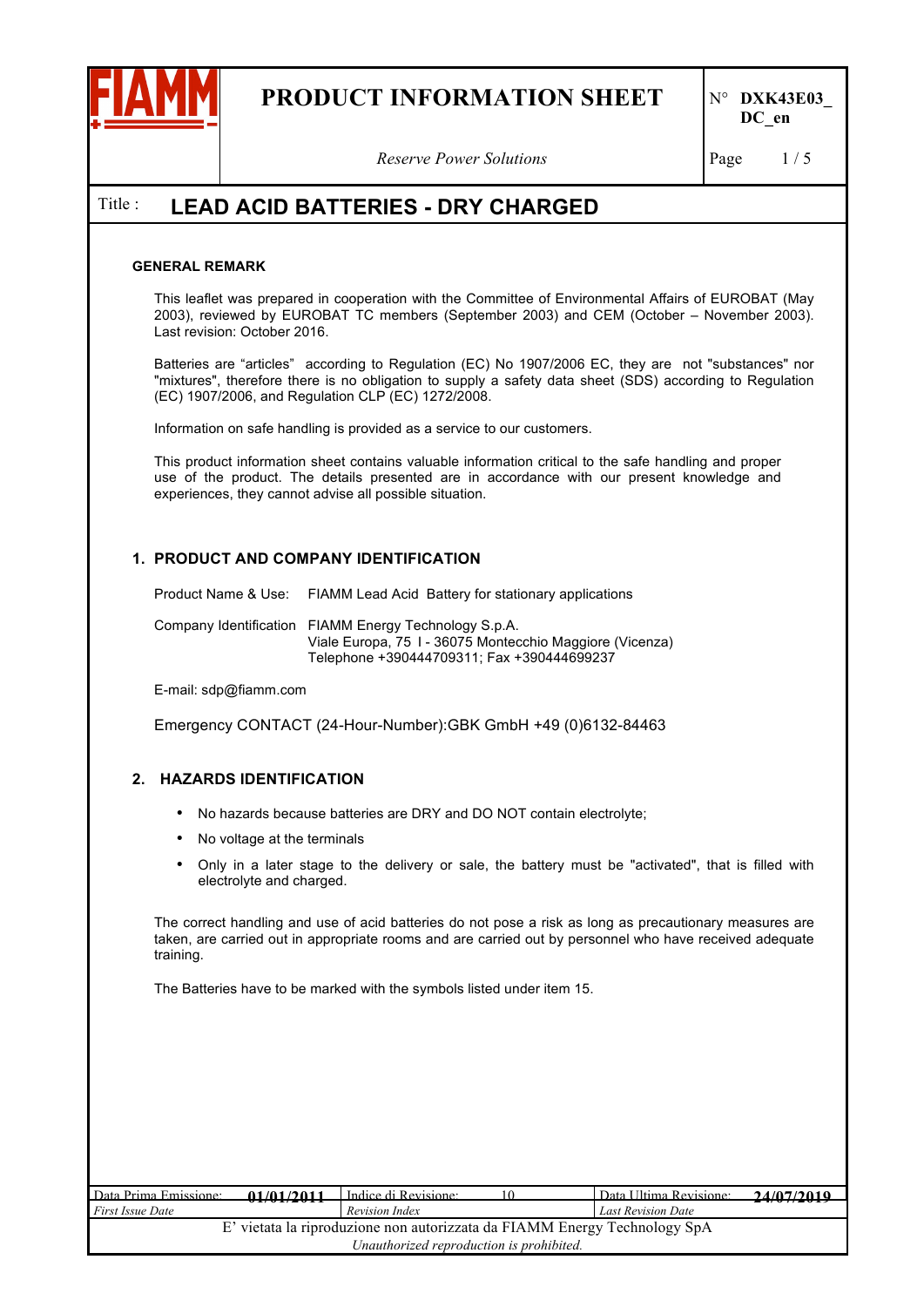

**DC\_en**

*Reserve Power Solutions* Page 2/5

## Title : **LEAD ACID BATTERIES - DRY CHARGED**

### **3. COMPOSITION / INFORMATION ON INGREDIENTS**

| CAS no.   | Index<br><b>Numbers</b> | <b>Description</b>                                                                                      | Content <sup>1)</sup><br>[% of weight] | <b>Hazards Category and</b><br><b>Statement Code</b>                                                                                                                    |
|-----------|-------------------------|---------------------------------------------------------------------------------------------------------|----------------------------------------|-------------------------------------------------------------------------------------------------------------------------------------------------------------------------|
| 7439-92-1 | 082-014-00-7            | Lead Grid<br>(massive lead, lead alloys)                                                                | $\sim$ 47                              | Repr. 1A - H360FD<br>$Lact - H362$<br>STOT RE 1 - H372                                                                                                                  |
| 7439-92-1 | 082-001-00-6            | <b>Active Mass</b><br>(Lead dioxide, inorganic lead<br>compounds, with possible traces of<br>additives) | $~\sim$ 47                             | Repr. 1A - H360Df<br>Acute Tox. 4 - H332<br>Acute Tox. 4 - H302<br>STOT RE 1 - H372<br>Lact – H362<br>Carc.2 - H351<br>Aquatic Acute 1 - H400<br>Aquatic Chronic 1 H410 |
|           |                         | Plastic Container / Plastic Parts <sup>2)</sup>                                                         | $~1$ – 6                               |                                                                                                                                                                         |

<sup>1)</sup> Contents may vary due to performance data and/or application of the Battery Composition of the plastic may vary due to different customer requirements

Note:

Batteries do not contain Cadmium (Cd) nor Mercury (Hg)

Lead metal (CAS 7439-92-1) and Lead monoxide (CAS 1317-36-8) are contained in the battery in quantity exceeding 0,1 % (w/w) and are classified as substances of very high concern under REACHBatteries

### **4. FIRST AID MEASURES**

This information is of relevance only if the Battery is broken and this results in a direct contact with the ingredients.

| 4.1 General           | Electrolyte (diluted sulphuric<br>acid): | sulphuric acid acts corrosively and damages skin                                  |
|-----------------------|------------------------------------------|-----------------------------------------------------------------------------------|
|                       | Lead compounds:                          | lead compounds are classified as toxic for<br>reproduction (if swallowed)         |
| 4.2 Lead<br>compounds | after skin contact:                      | clean with water and soap                                                         |
|                       | after inhalation:                        | inhale fresh air, seek advice of a medical doctor                                 |
|                       | after contact with the eyes:             | rinse under running water for several minutes.<br>seek advice of a medical doctor |
|                       | after swallowing:                        | wash mouth with water, seek advice of a medical<br>doctor                         |

#### **5. FIRE FIGHTING MEASURES**

**Suitable fire extinguishing agents:**  CO2 or dry powder extinguishing agents

**Unsuitable fire extinguishing agents:**  Water, if the battery voltage is above 120 V

| Data Prima Emissione:                                                     | 01/01/2011 | Indice di Revisione: | Data Ultima Revisione:    | 24/07/2010 |  |
|---------------------------------------------------------------------------|------------|----------------------|---------------------------|------------|--|
| <b>First Issue Date</b>                                                   | .          | Revision Index       | <b>Last Revision Date</b> | --------   |  |
| E' vietata la riproduzione non autorizzata da FIAMM Energy Technology SpA |            |                      |                           |            |  |
| Unauthorized reproduction is prohibited.                                  |            |                      |                           |            |  |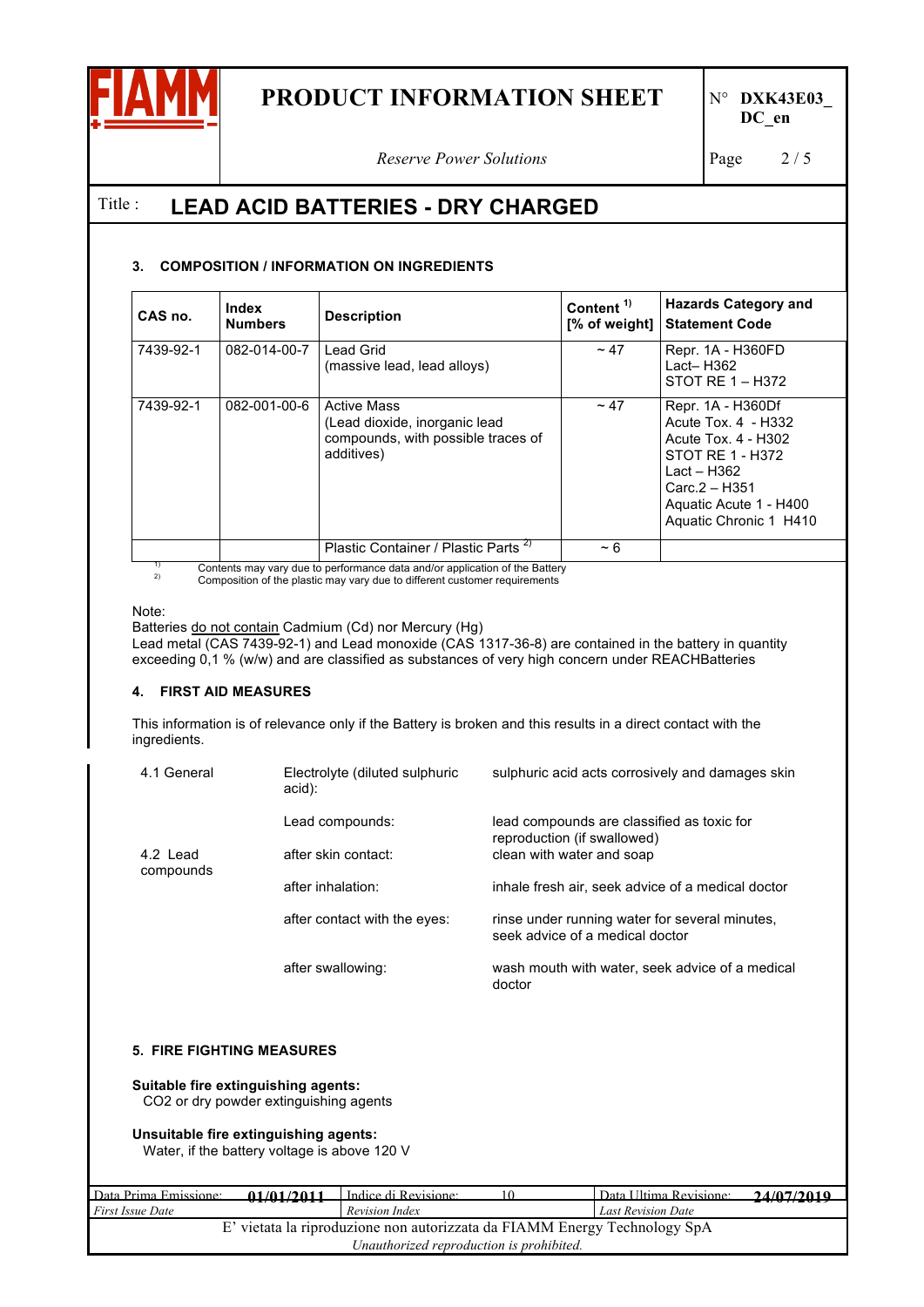

*Reserve Power Solutions* Page 3/5

## Title : **LEAD ACID BATTERIES - DRY CHARGED**

#### **Special protective equipment:**

Protective goggles, respiratory protective equipment, acid protective equipment, acid-proof clothing in case of larger stationary battery plants or where larger quantities are stored.

### **6. ACCIDENTAL RELEASE MEASURES**

This information is of relevance only if the battery is broken and the ingredients are released.

#### **7. HANDLING AND STORAGE**

Store under roof in cool ambiance

#### **8. EXPOSURE CONTROLS / PERSONAL PROTECTION**

8.1 Lead and Lead compounds

No exposure to lead and lead containing battery paste during normal conditions of use.

#### **9. PHYSICAL AND CHEMICAL PROPERTIES**

| Lead and Lead compounds        |
|--------------------------------|
|                                |
| solid                          |
| grey                           |
| odourless                      |
|                                |
|                                |
| 327 °C                         |
| 1740 °C                        |
| very low $(0.15 \text{ mg/l})$ |
| 11.35 $g/cm3$                  |
| N.A.                           |
|                                |
|                                |

Lead and Lead compounds used in Lead Acid batteries are poorly soluble in water, Lead can be dissolved in an acidic or alkaline environment only.

#### **10. STABILITY AND REACTIVITY**

• **S**table and non reactive

#### **11. TOXICOLOGICAL INFORMATION**

This information does not apply to the finished product "lead acid battery". This information only applies to its compounds in case of a broken product. Different exposure limits exist on a national level.

| Data Prima Emissione:                                                     | 01/01/2011 | Indice di Revisione: | Data Ultima Revisione:    | 24/07/2010 |  |
|---------------------------------------------------------------------------|------------|----------------------|---------------------------|------------|--|
| <i>First Issue Date</i>                                                   | .          | Revision Index       | <b>Last Revision Date</b> | --------   |  |
| E' vietata la riproduzione non autorizzata da FIAMM Energy Technology SpA |            |                      |                           |            |  |
| Unauthorized reproduction is prohibited.                                  |            |                      |                           |            |  |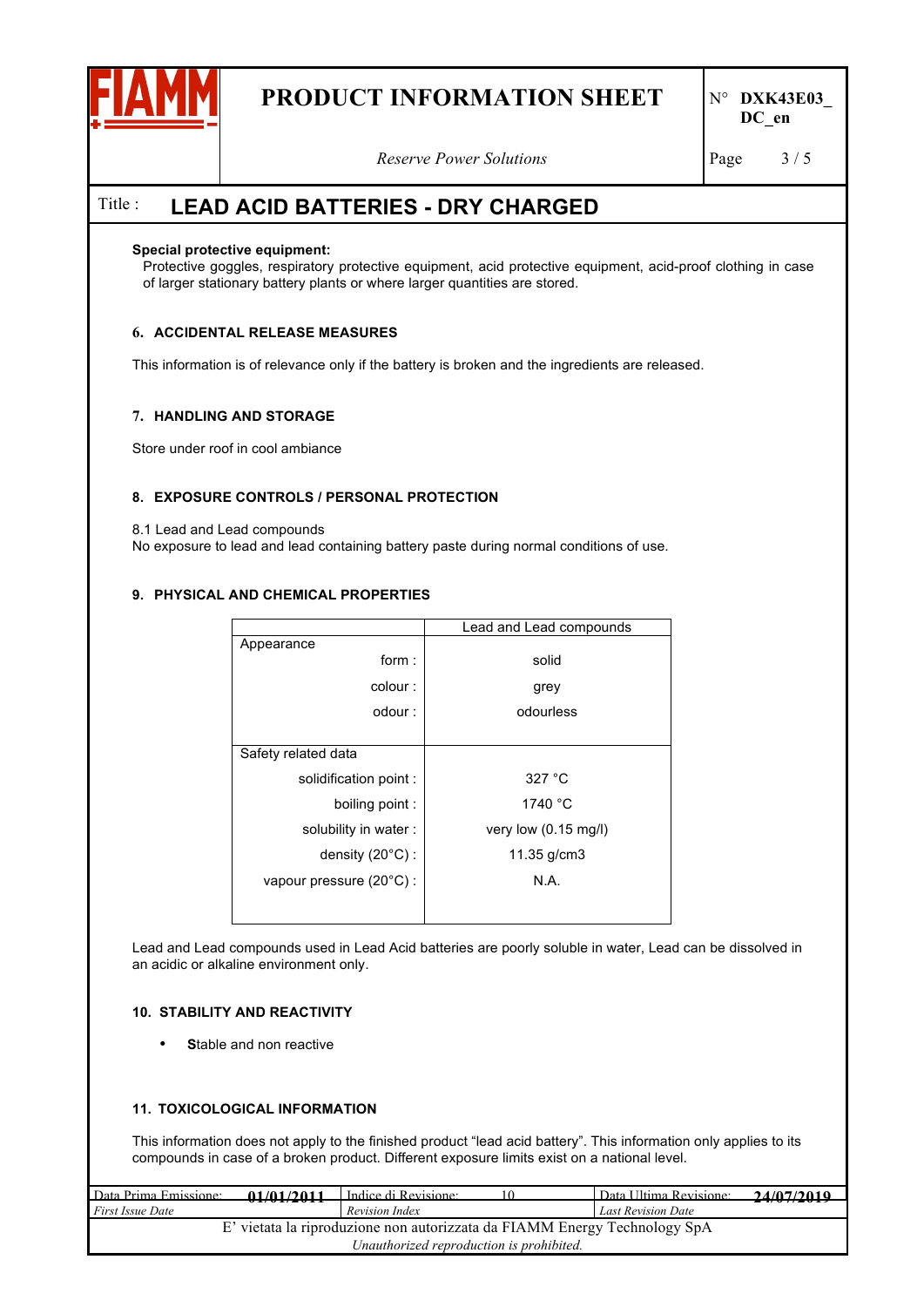

*Reserve Power Solutions* Page 4/5

## Title : **LEAD ACID BATTERIES - DRY CHARGED**

#### **11.1 Lead and Lead compounds**

Lead and its compounds used in a Lead Acid Battery may cause damage to the blood, nerves and kidneys when ingested. The lead contained in the active material is classified as toxic for reproduction.

#### **12. ECOLOGICAL INFORMATION**

This information is of relevance if the battery is broken and the ingredients are released to the environment.

#### **12.1 Lead and Lead compounds**

Chemical and physical treatment is required for the elimination from water. Waste water containing lead must not be disposed of in an untreated condition.

Lead metal grids are not classified as eco-toxic.

#### **13. DISPOSAL CONSIDERATIONS**

Spent lead-acid batteries (EWC 160601\*) are subject to regulation of the EU Battery Directive and its adoptions into national legislation on the composition and end-of-life management of batteries.

Spent Lead-Acid batteries are recycled in lead refineries (secondary lead smelters). The components of a spent Lead-Acid battery are recycled or re-processed.

At the points of sale, the manufacturers and importers of batteries, respectively the metal dealers take back spent batteries, and render them to the secondary lead smelters for processing.

To simplify the collection and recycling or re-processing process, spent Lead-Acid batteries must not be mixed with other batteries.

By no means may the electrolyte (diluted sulphuric acid) be emptied in an inexpert manner. This process is to be carried out by the processing companies only.

\*200133 EWC may be used for municipal collected batteries.

#### **14. TRANSPORT INFORMATION**

#### **Land Transport (ADR/RID, U.S. DOT)**

Not dangerous goods

#### **Sea Transport (IMDG Code)**

Not dangerous goods

#### **Air Transport (IATA-DGR)**

Not dangerous goods

| Data Prima Emissione:                                                     | 01/01/2011 | I Indice di Revisione: |  | Data Ultima Revisione:    | 24/07/2010       |
|---------------------------------------------------------------------------|------------|------------------------|--|---------------------------|------------------|
| <i>First Issue Date</i>                                                   | .          | Revision Index         |  | <b>Last Revision Date</b> | - . <del>.</del> |
| E' vietata la riproduzione non autorizzata da FIAMM Energy Technology SpA |            |                        |  |                           |                  |
| Unauthorized reproduction is prohibited.                                  |            |                        |  |                           |                  |